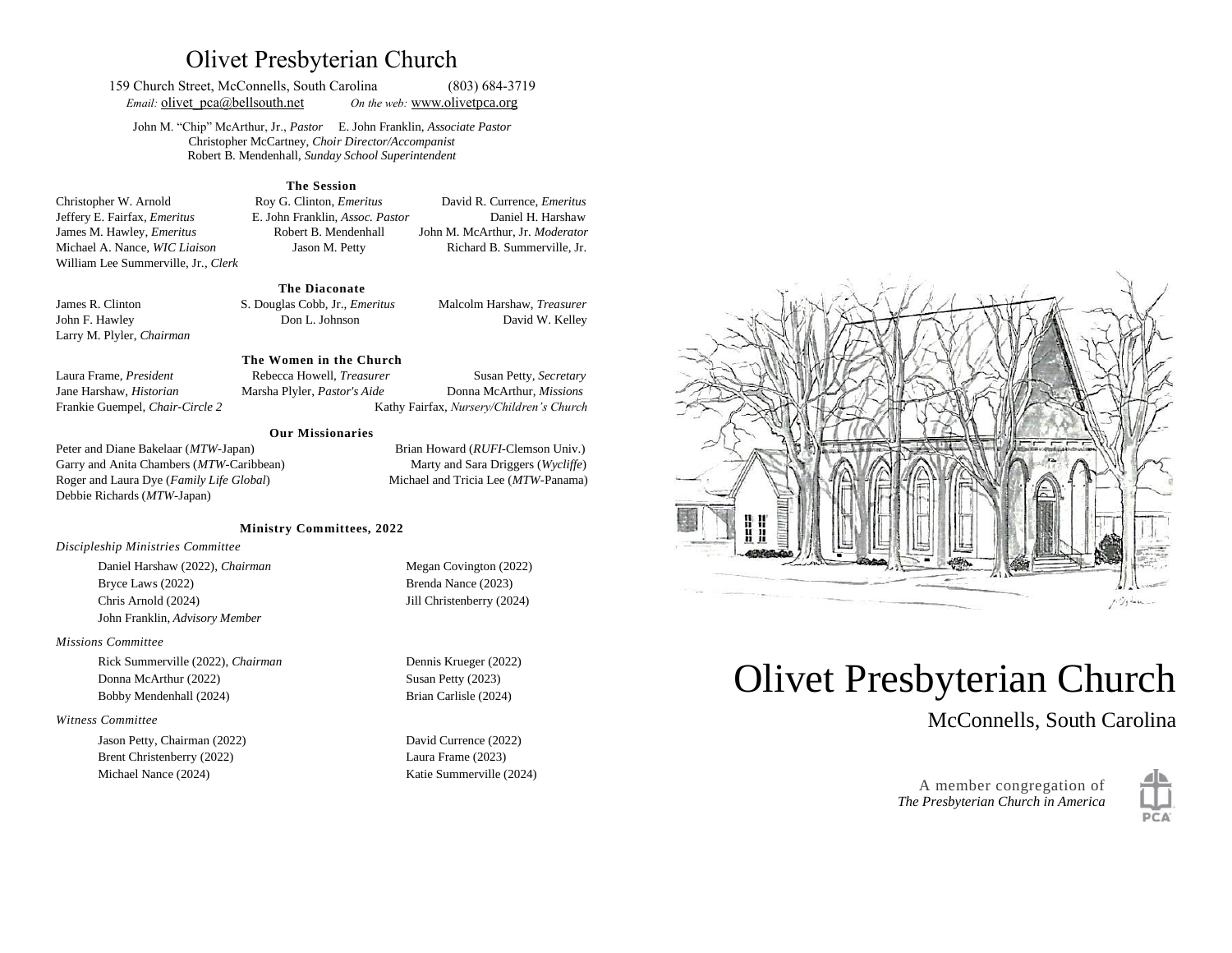# Olivet Presbyterian Church

The Lord's Day, March 23, 2022

|                                                                                                                                                                                                           |                                                                                            |                           | Silent Confession of Sin                           |                                                                     | Congregation           |
|-----------------------------------------------------------------------------------------------------------------------------------------------------------------------------------------------------------|--------------------------------------------------------------------------------------------|---------------------------|----------------------------------------------------|---------------------------------------------------------------------|------------------------|
| Prelude                                                                                                                                                                                                   |                                                                                            | Mr. Chris McCartney       | Assurance of Pardoning Grace                       |                                                                     |                        |
| Welcome and Announcements                                                                                                                                                                                 |                                                                                            | Pastor Chip McArthur      | You, O Lord, are good and forgiving,               |                                                                     |                        |
| Preparation for Worship                                                                                                                                                                                   |                                                                                            |                           |                                                    | abounding in steadfast love to all who call upon you.               |                        |
|                                                                                                                                                                                                           |                                                                                            |                           |                                                    |                                                                     | (Psalm 86:5, ESV)      |
| Praise the LORD, my soul;                                                                                                                                                                                 | all my inmost being, praise his holy name.                                                 |                           | Pastoral Prayer                                    |                                                                     |                        |
|                                                                                                                                                                                                           |                                                                                            | (Psalm 103:1, NIV)        | His Tithes and Our Offerings                       |                                                                     |                        |
| *Call to Worship                                                                                                                                                                                          |                                                                                            | <b>Responsive Reading</b> | *The Doxology                                      |                                                                     | Congregation           |
|                                                                                                                                                                                                           |                                                                                            |                           | *Offertory Prayer                                  |                                                                     |                        |
|                                                                                                                                                                                                           | I will give thanks to you, O LORD, for though you were                                     |                           | $*Hymn 599$                                        |                                                                     |                        |
|                                                                                                                                                                                                           | angry with me, your anger turned away, that you might                                      |                           |                                                    | Savior, Like a Shepherd Lead Us                                     | Congregation           |
| comfort me.                                                                                                                                                                                               |                                                                                            |                           | Children's Message                                 | (Children aged 3 to 5 years dismissed to Children's Church Program) | <b>Pastor Franklin</b> |
|                                                                                                                                                                                                           | Behold, God is my salvation; I will trust, and will not                                    |                           | <b>Scripture Reading</b>                           |                                                                     |                        |
|                                                                                                                                                                                                           | be afraid; for the LORD GOD is my strength and my<br>song, and he has become my salvation. |                           | Sermon                                             | "Coming to the Light"                                               | Pastor McArthur        |
|                                                                                                                                                                                                           |                                                                                            |                           |                                                    |                                                                     |                        |
| Give thanks to the LORD, call upon his name, make                                                                                                                                                         |                                                                                            |                           | *Hymn 646                                          | Jesus, Thou Joy of Loving Hearts                                    | Congregation           |
| name is exalted.                                                                                                                                                                                          | known his deeds among the peoples, proclaim that his                                       |                           | *Benediction                                       |                                                                     |                        |
|                                                                                                                                                                                                           |                                                                                            |                           | *Offering of Praise 735                            | The Gloria Patri                                                    | Congregation           |
| Sing praises to the LORD, for he has done gloriously;<br>let this be made known in all the earth. Shout, and<br>sing for joy, O inhabitant of Zion, for great in your<br>midst is the Holy One of Israel. |                                                                                            |                           | Glory be to the Father, and to the Son and to the  |                                                                     |                        |
|                                                                                                                                                                                                           |                                                                                            |                           | Holy Ghost; as it was in the beginning, is now and |                                                                     |                        |
|                                                                                                                                                                                                           |                                                                                            |                           | ever shall be, world without end. Amen, amen.      |                                                                     |                        |
|                                                                                                                                                                                                           |                                                                                            | (from Isaiah 12, ESV)     | *Postlude                                          |                                                                     |                        |
| *Invocation and the Lord's Prayer                                                                                                                                                                         |                                                                                            |                           |                                                    |                                                                     |                        |
| *Hymn 53                                                                                                                                                                                                  | Praise to the Lord, the Almighty                                                           | Congregation              |                                                    |                                                                     |                        |
| Scripture Meditation                                                                                                                                                                                      |                                                                                            | Pastor John Franklin      |                                                    |                                                                     |                        |
| The LORD is in his holy temple;                                                                                                                                                                           |                                                                                            |                           | Today at Olivet                                    |                                                                     |                        |
|                                                                                                                                                                                                           | the LORD's throne is in heaven;                                                            |                           | 8:45 am                                            | Early Prayer (in Pastor Chip's study). Join us!                     |                        |
| his eyes see,                                                                                                                                                                                             |                                                                                            |                           | $9:00$ am                                          | Sunday School                                                       |                        |
| his eyelids test the children of man.                                                                                                                                                                     |                                                                                            | 10:00 am                  | Morning Worship Service                            |                                                                     |                        |
| The LORD tests the righteous,                                                                                                                                                                             |                                                                                            |                           | $11:00$ am                                         | Called Congregational Meeting (See note)                            |                        |
| but his soul hates the wicked<br>and the one who loves violence.                                                                                                                                          |                                                                                            |                           | 5:00 pm                                            | <b>Choir Practice</b>                                               |                        |
| For the LORD is righteous;                                                                                                                                                                                |                                                                                            |                           | $6:00$ pm                                          | Children's Ministries (Kingdom Kids, Sonbeams, Nursery) and Family  |                        |
| he loves righteous deeds;                                                                                                                                                                                 |                                                                                            |                           |                                                    | <b>Bible Study</b>                                                  |                        |

the upright shall behold his face.

(Psalm 11:4-5, 7, ESV)